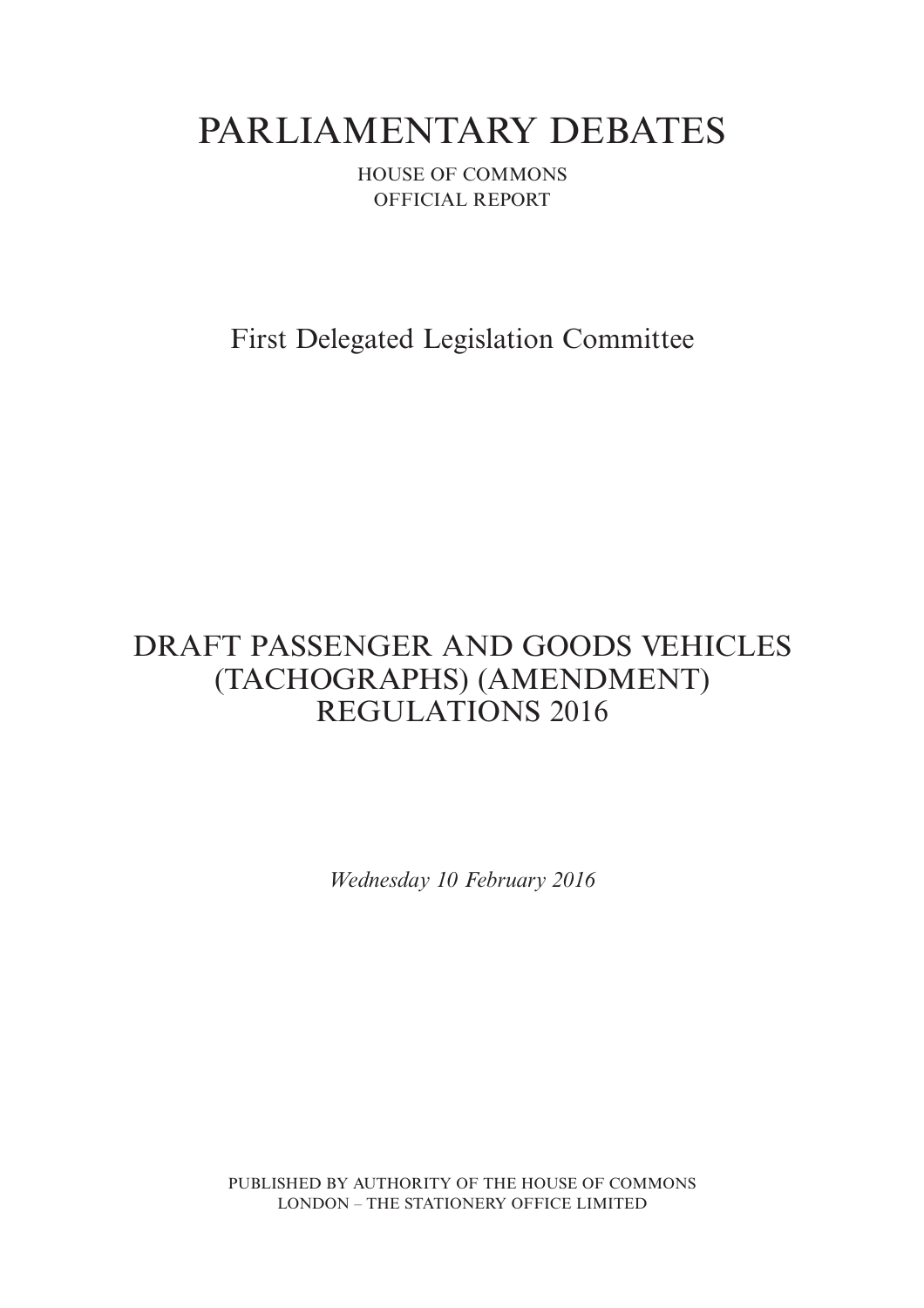No proofs can be supplied. Corrigenda slips may be published with Bound Volume editions. Corrigenda that Members suggest should be clearly marked in a copy of the report—not telephoned—and must be received in the Editor's Room, House of Commons,

**not later than**

**Sunday 14 February 2016**

STRICT ADHERENCE TO THIS ARRANGEMENT WILL GREATLY FACILITATE THE PROMPT PUBLICATION OF THE BOUND VOLUMES OF PROCEEDINGS IN GENERAL COMMITTEES

© Parliamentary Copyright House of Commons 2016 *This publication may be reproduced under the terms of the Open Parliament licence, which is published at www.parliament.uk/site-information/copyright/.*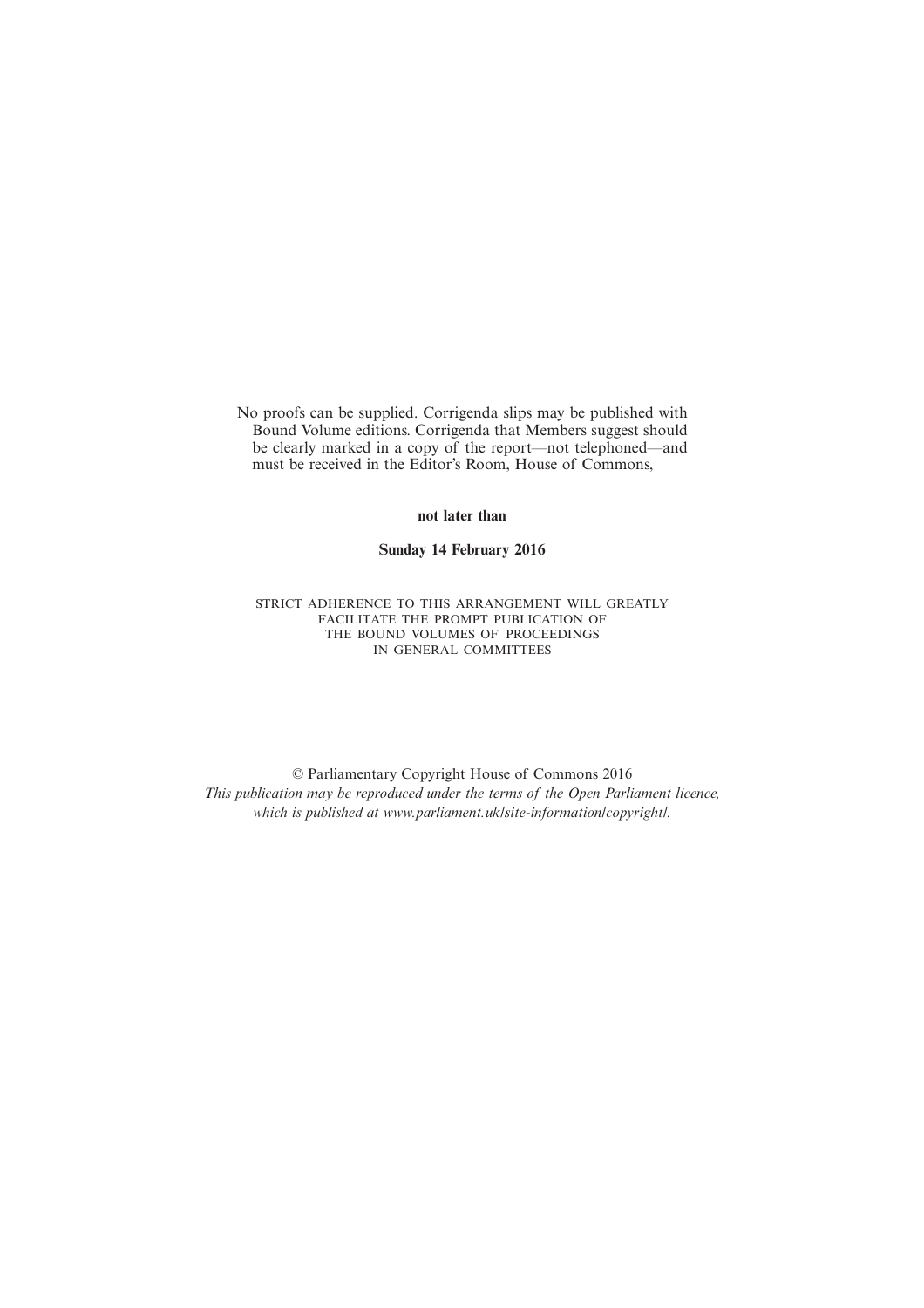#### **The Committee consisted of the following Members:**

*Chair:* MR DAVID HANSON

- † Allen, Heidi *(South Cambridgeshire)* (Con)
- † Anderson, Mr David *(Blaydon)* (Lab)
- † Andrew, Stuart *(Pudsey)* (Con)
- † Atkins, Victoria *(Louth and Horncastle)* (Con)
- † Brown, Alan *(Kilmarnock and Loudoun)* (SNP)
- † Burden, Richard *(Birmingham, Northfield)* (Lab)
- † Cadbury, Ruth *(Brentford and Isleworth)* (Lab)
- † Davies, Mims *(Eastleigh)* (Con)
- † Doyle-Price, Jackie *(Thurrock)* (Con)
- † Glindon, Mary *(North Tyneside)* (Lab)
- † Haselhurst, Sir Alan *(Saffron Walden)* (Con)
- † Heappey, James *(Wells)* (Con)
- † Jones, Andrew *(Parliamentary Under-Secretary of State for Transport)*
- † Jones, Graham *(Hyndburn)* (Lab)
- † Kennedy, Seema *(South Ribble)* (Con)
- † Lee, Dr Phillip *(Bracknell)* (Con)
- † McMahon, Jim *(Oldham West and Royton)* (Lab)
- Shannon, Jim *(Strangford)* (DUP)

Luanne Middleton, Joanna Welham, *Committee Clerks*

**† attended the Committee**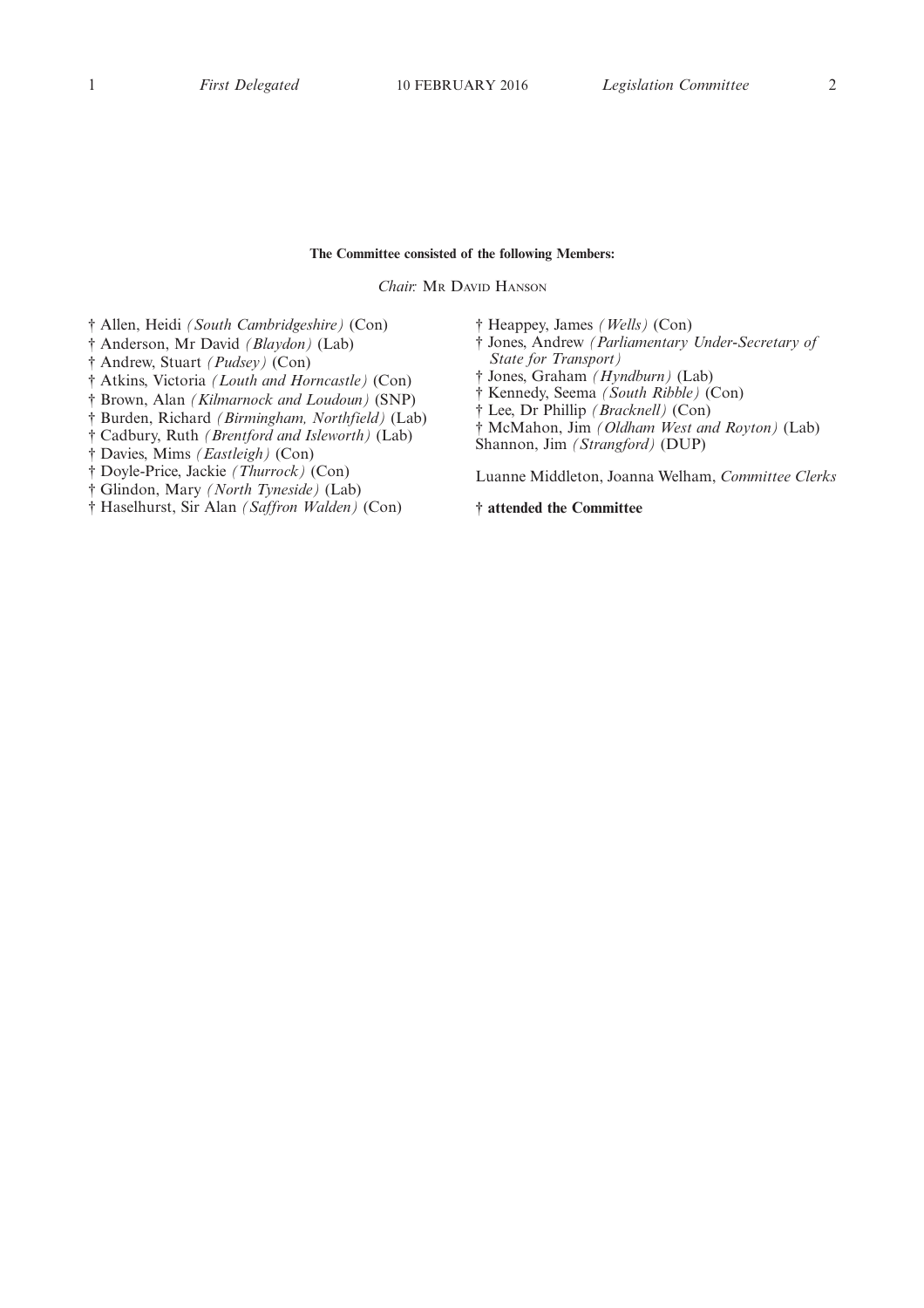### First Delegated Legislation Committee

*Wednesday 10 February 2016*

[MR DAVID HANSON *in the Chair*]

#### **Draft Passenger and Goods Vehicles (Tachographs) (Amendment) Regulations 2016**

#### 8.55 am

**The Parliamentary Under-Secretary of State for Transport (Andrew Jones):** I beg to move,

That the Committee has considered the draft Passenger and Goods Vehicles (Tachographs) (Amendment) Regulations 2016.

These draft regulations are being made in order to update the existing domestic legislative and enforcement regime to comply with EU regulation No. 165/2014 on tachographs. For the benefit of Members who may not be aware, tachographs monitor and record the amount of time that a commercial driver has spent driving. They are used in heavy goods vehicles, passenger service vehicles and some light goods vehicles. Tachographs allow the enforcement of drivers' hours rules, thereby creating a level playing field for vehicle operators. They also play a crucial role in keeping our roads safe, by ensuring that professional drivers' working hours are not excessive and reducing the risk of accidents as a result of fatigue.

The EU regulation also paves the way for the introduction of new "smart" tachographs that will periodically record a vehicle's location via satellite technology. Those will be more resistant to tampering and allow for easier enforcement. They will also make life easier for drivers by no longer requiring them to record their location manually, meaning a small reduction in business administration.

By updating our domestic legislation in the light of this new European measure, these domestic regulations will ensure that the enforcement of EU drivers' hours and tachograph rules can continue. If we do not make those changes, the UK enforcement agencies—the Driver and Vehicle Standards Agency and the police—risk no longer being able to enforce against tachograph offences. That would not be acceptable; it would compromise road safety and driver welfare.

To ensure effective implementation of the EU regulation, my Department undertook a formal consultation in March 2015. There were two areas of flexibility in the legislation that we have opted to take up, following support from industry. First, we are amending the legislation to continue to take up certain national derogations to drivers' hours rules, thereby potentially reducing the administrative burden on the industry. Secondly, we are allowing the DVSA to authorise field tests of non-typeapproved tachographs.

There was broad support for these proposals across the industry, and they are not gold-plating. The consultation supported the view that the impact of the regulations on drivers and operators will be negligible. Drivers' responsibilities will remain the same and the regulations

will extend certain exemptions we have. The changes are low cost—an assessment that the Regulatory Policy Committee has confirmed—and there are likely to be zero net costs to industry and Government as a result of the changes to the domestic framework.

The draft regulations are important for the continued enforcement of important road safety rules and for the future of the commercial driving sector by anticipating the introduction of a new generation of tachograph. They have the support of the industry, which we should remember is an important sector that underpins much of our UK economy.

#### 8.58 am

**Richard Burden** (Birmingham, Northfield) (Lab): It is a pleasure to serve under your chairmanship for the first time, Mr Hanson.

I hope we will not have to divide the Committee on this statutory instrument, because a lot of it seems non-contentious. I know that the UK prides itself on our high standards of commercial vehicle safety. For example, the Freight Transport Association has observed that there is little evidence of impropriety in this country in relation to the calibration of tachographs. However, I want to press the Minister on one area of the regulations that I have significant concerns about.

While the crux of the regulations is to ensure better quality of tachographs, if I have read them right, they also extend exemptions from drivers' hours rules from 50 km to 100 km. As far as I know, the EU regulation that gave rise to this SI allows that but does not require it. I would appreciate it if the Minister's confirmed whether I am right about that. If I am, and the extension is not required by the EU regulation, one has to ask what Ministers are trying to achieve by inserting it in these regulations.

The Government's explanatory memorandum says:

"Road safety is improved by ensuring that professional drivers' working hours are not excessive".

However, by doubling the radial base for exemptions, do the regulations not have the potential to undermine that objective completely? That certainly seems to be the view of one of the key bodies that the Government consulted on these regulations. The Minister referred to some responses he received from business, but he did not refer to the response he received from Unite, the main trade union involved in the road haulage industry. I draw attention to my entry in the Register of Members' Interests.

I want to quote from the consultation document that the Government put out to interested bodies and from Unite's response. The consultation asked:

"Do you agree that we continue to apply the national derogations to EU drivers' hours (for USPs, vehicles using natural or liquefied gas or electricity and those carrying live animals to market,) with the extension to 100km radius? Please explain your reasons. Also, can you provide any further information on the costs or benefits of the extension of these exemptions/national derogations for any of the various sectors?"

#### Unite's response was quite instructive:

"Unite believe what we need to remember is the reason the legislation was put in place was to combat driver fatigue. However with changes and derogations i.e. the introduction of Periods Of Availability (POA), the POA has been abused by employers to stretch the driver's working day and get round the law.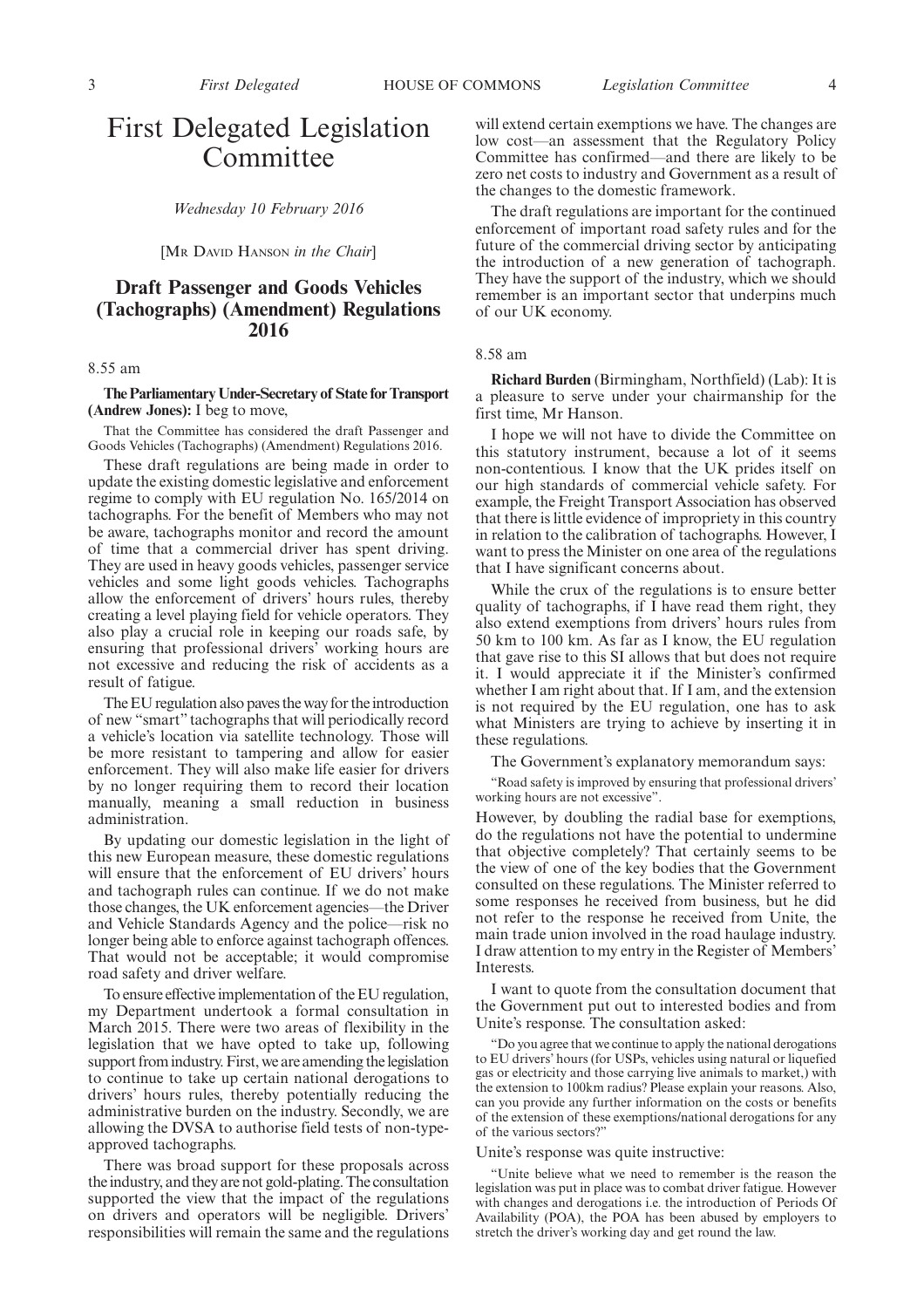Employers have an obligation in law to ensure their employees do not come to any harm at work (Health and Safety regs, Management regs and the Corporate Manslaughter regs).

However tiredness for drivers is endemic (just-in-time) industry imperatives and physiological intimidation seems to be the way transport operations do business today. POA is a tool that is being misused by employers to reinforce these practices. It is time that this is addressed with the removal of POA. This would be a major step in making roads safer for us all."

Question No. 7 in the Government's consultation was:

"Do you believe we should retain the 50km criterion for driver CPC or increase it to 100km? Please explain your reasons".

The response was:

"Unite believes we should retain the 50 km criterion for driver CPC for the reasons stated above".

Looking through the Government's explanatory memorandum for these regulations, I am still none the wiser as to why they felt it necessary to double the distance and the radius-based exemptions in the UK. In fairness to the Freight Transport Association, it has been a bit clearer than the Government. It says:

"The complexity of rules will be significantly reduced by all radius based exemptions being uniform 100 km and therefore reduce the chance that the driver is penalised because he has become confused by the complexity rather than posed a realistic threat to road safety".

I get that, but what I find unsatisfactory is that the Government do not appear to have addressed this issue at all. While the impact assessment looks at this issue, it takes the view that the extension to 100 km will be

"a deregulatory and proportionatemeasure reducing the administrative and financial burden on businesses and individuals".

Again, I get that, but as far as I can see, the impact assessment makes absolutely no reference to the issue that Unite raised—in other words, any possible implications for safety. Can the Minister outline whether he has received any responses raising concerns about safety and the possible impact on driver fatigue that this extension could have? The impact assessment recognises that there were 95 accidents involving heavy goods vehicles for which fatigue was listed as a contributory factor, so why does that assessment not consider the possibility that that number could increase?

**Ruth Cadbury** (Brentford and Isleworth) (Lab): My hon. Friend might want to comment on the fact that Brake, the road safety charity, says that one quarter of all crashes on Britain's main roads are tiredness-related and that extending the hours could have a further significant impact, to the detriment of other people on the roads.

**Richard Burden:** My hon. Friend makes a very good point. Driver fatigue is, to use Unite's word again, 'endemic" in the road haulage industry. Drivers have long hours. There are not many other professions in which people do not know where they are going to stop for their next meal or where they will be able to go to the toilet next. They do not know whether they will be stuck in a traffic jam that means that they just cannot finish work when they need to, however tired they are.

My hon. Friend is right. The problem of fatigue affects not only the driver, but potentially other road users; it is a hazard to other road users. It is therefore very unsatisfactory that the Minister appears to have just skated over that. He has not mentioned it at all in his explanatory memorandum or in his statement today. I therefore ask him to answer this question when he responds to the debate. Why has he not addressed this issue? I want to be confident that the Government are not creating a situation in which more drivers further from home will be under pressure to drive regardless of their fatigue levels. Surely it is reasonable, if we are to pass this SI today, that we get some answers from the Minister on this issue.

We may not get to the bottom of this in the time available today. If a lot of what the Minister proposes in the regulations is sensible, it would be unfortunate if the whole SI had to be held up on this one point. If that is not to happen, we need to know from the Minister what he will do to listen and to act on the concerns that have been expressed to him by hon. Members here today and by Unite. One way he could do that would be by building in a robust review mechanism for the SI, but as far as I can tell he is suggesting precisely the opposite.

Paragraph 12 of the explanatory memorandum, entitled "Monitoring & review", states:

"A review provision should be included in all secondary legislation that regulates business other than in exceptional circumstances where the potential benefits of doing so are clearly outweighed by the potential adverse effects…The reasons for not including a review provision in this instrument are, firstly, that most of the substantive changes that are being made by the instrument are amendments to primary legislation which is outside the scope of the review provision policy. Secondly, almost all of the changes to secondary legislation are simply the updating of references to EU Regulation 165/2014 and as such the introduction of a requirement to review the amended instruments would be disproportionate in the circumstances…Andrew Jones MP has made the following statement regarding the inclusion within the instrument of a periodic review provision:

'It is not appropriate in the circumstances to make provision for review in this legislation.'

That is simply not good enough. Either the Minister can fully answer the concerns that have been raised about the extension of the limit from 50 km to 100 km in a way that we can all understand and that is watertight, or, if he cannot do that today, he can acknowledge those concerns and undertake to build in a robust review mechanism and a timetable for that review, through which any concerns can be explored and addressed. What is simply not acceptable is for him to do neither of those things. I therefore invite the Minister to revise what he said in his explanatory memorandum, to commit today to a review of these changes and to tell us what that review will consist of, when it will happen and how he will conduct it.

The reason for that is related to precisely the point that my hon. Friend the Member for Brentford and Isleworth made about improving road safety through more effective enforcement of tachograph legislation. It is important that professional hauliers and drivers have adequate places to stop for rest breaks, as required by law. As I have said, there are not many occupations where someone's place of work makes it unclear when they will get their next meal, where they will next sleep or even when they will be able to use the toilet.

The logistics industry has highlighted a package of measures to make the industry a more attractive place to work. Much of it relies on Government support for the appropriate infrastructure. For example, does the Minister recognise that Highways England must ensure the provision on its network of adequate secure lorry parking, with toilets and provisions?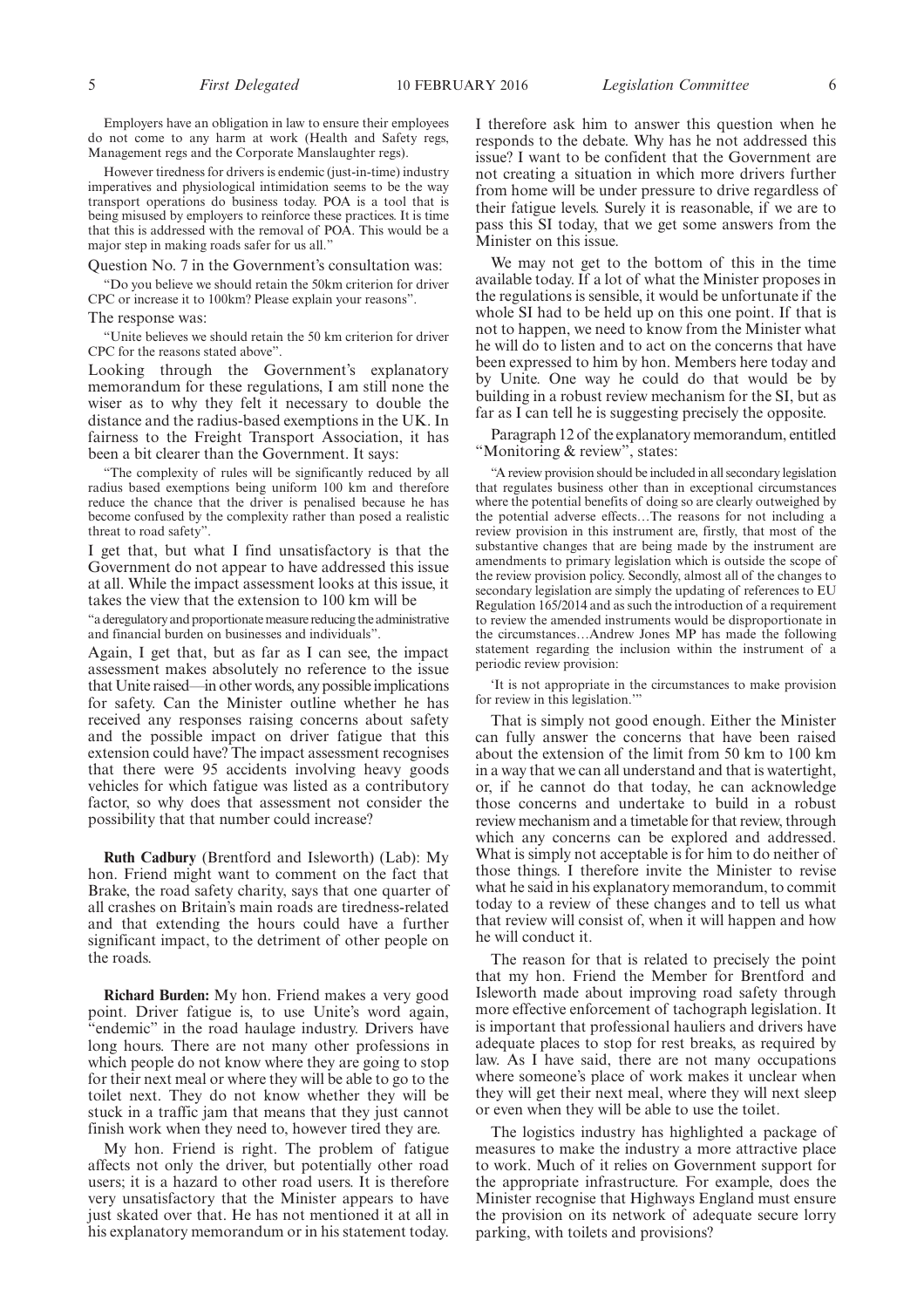7 *First Delegated Legislation Committee* HOUSE OF COMMONS 8

#### *[Richard Burden]*

As an aside, I would be grateful if the Minister updated the Committee on theM20 lorry-park consultation and when he hopes to publish a response. Will he also tell us what the Government are doing to deal with the manpower time bomb in the industry, with the failure to attract sufficient new recruits, when it is vital to our economy?

I gather the regulations are the foundation for the development of what Ministers refer to as "smart" technologies that will automatically record driver location. Will the Minister provide a timeframe for when those might be introduced? Until then, even with these regulations to improve the assessment of tachographs by enforcement bodies, concerns remain about falsification as well as ability of the DVSA to monitor and enforce drivers' hours effectively.

Although there is little evidence of falsification in the tachograph calibration market in the UK, the Road Haulage Association has recognised that the falsification of tachograph records is one of the most significant offences within the industry, with enforcement agencies unable to track rest stops, and any threat of sanction sadly often woefully weak.

I would be grateful if the Minister revealed whether the trend, highlighted by the RHA and others in the previous Parliament, of a dramatic fall in recent years in the number of roadside checks and issuing of fixedpenalty notices has continued. Will the Minister write to me outlining the figures and the amount generated from fixed-penalty notices issued to drivers of heavy goods vehicles and firms, indicating the proportion relating to tachograph offences?

I would welcome some answers today to the issues I have raised, in particular those that draw on the response that the Minister has already received from Unite. As he is unlikely to bring the Committee to a place where we can reach firm conclusions today, will he do the only possible thing, if the SI is to receive cross-party support, and commit himself to review the operation of the regulations with a clear timetable, so that the issues can be properly addressed? I look forward to his response.

#### 9.13 am

**Andrew Jones:** There were many questions there. Let me start with the consultation, to which we received 13 responses. I am aware of concerns, but also the broader welcome for the proposals, which I want to put in context. In March 2014, the regulations changed across Europe, so that the exemption was either 100 km or zero. That automatically increased the radius of operation for certain drivers' hours.

These derogations are common sense and limited. They are limited in distance to 100 km, but they are also limited to the type of vehicle they apply to. They would apply to Royal Mail vehicles, vehicles transporting live animals, and light goods vehicles that are propelled by gas or electricity. This is not a wholesale change to all drivers' rules. If we had not made the change to 100 km and it was zero—we had a choice of either zero or 100—we would have brought into play thousands of vehicles that are currently outside the scope of the regulations, which would have been disproportionate.

I will write to the hon. Gentleman with information about the number of prosecutions. The number of fixed penalty notices has gone up in the last few years. Some 22,494 fixed penalty notices were issued last year, raising £3.8 million, which is the highest figure for some years. To put that in context, 17,000 fixed penalty notices were issued two years ago, raising £1.9 million—the amount of money raised has doubled in two years. He asked what proportion of that is tachograph-related, and I will have to do some further investigation, but obviously I will write to him.

**Richard Burden:** If I could take the Minister back to what he said before—this makes the point about why we need a review—if he is right that the EU regulation allows zero exemptions or 100 km exemptions, why is none of that mentioned in any of the paperwork that I have seen so far? How does that work? As I understand it, the whole point of the exemptions is to set out not what the regulation requires, but where there can be national derogations, so how on earth can the regulation say that we can either have zero or 100 km? It allows up to 100 km, but where does it say that we cannot have 50 km?

**Andrew Jones:** My understanding is that that choice was made in 2014, so we had no choice—that relates to previous amendments that were debated and discussed at the time. Our choice now, two years on, is different—it is a choice of either zero or 100. Let us remember that the choice applies to Royal Mail vehicles, vehicles transporting live animals and light goods vehicles propelled by gas or electricity, and only these categories.

**Alan Brown** (Kilmarnock and Loudoun) (SNP): I would like some clarity. I have previously received a written answer from the Minister on PCVs—peoplecarrying vehicles—such as buses, which have exemptions for local services up to 50 km. Will that exemption fall or is it still in place?

**Andrew Jones:** I think the hon. Gentleman is referring to the question I answered on 10 December 2015. Basically, the exemption applies to small passenger-carrying vehicles—effectively people carriers, with eight passenger seats or fewer. These are effectively private vehicles. Such vehicles are exempt from EU drivers' hours rules and the need to use a tachograph. The same applies to vehicles with between 10 and 17 seats used for noncommercial purposes, which is effectively a minibus carrying scouts or a club football team, and vehicles that are used to carry passengers along regular routes effectively a local bus service. Such services will be caught up by the change to 100 km. That is my understanding. If I am not correct, I will of course write to the hon. Gentleman.

In Operation Stack, the M20 lorry park is used when there are blockages at the port of Dover or the port of Calais that mean that HGVs cannot pass through as smoothly as possible. The key has been to get the holding area off the highway, and we have had problems when the M20 was closed in both directions because of problems last summer, which brought much of the local economy to a standstill. There has been a consultation on replacing the holding area, and we do not yet have a date for publishing the results, but it is clear that we